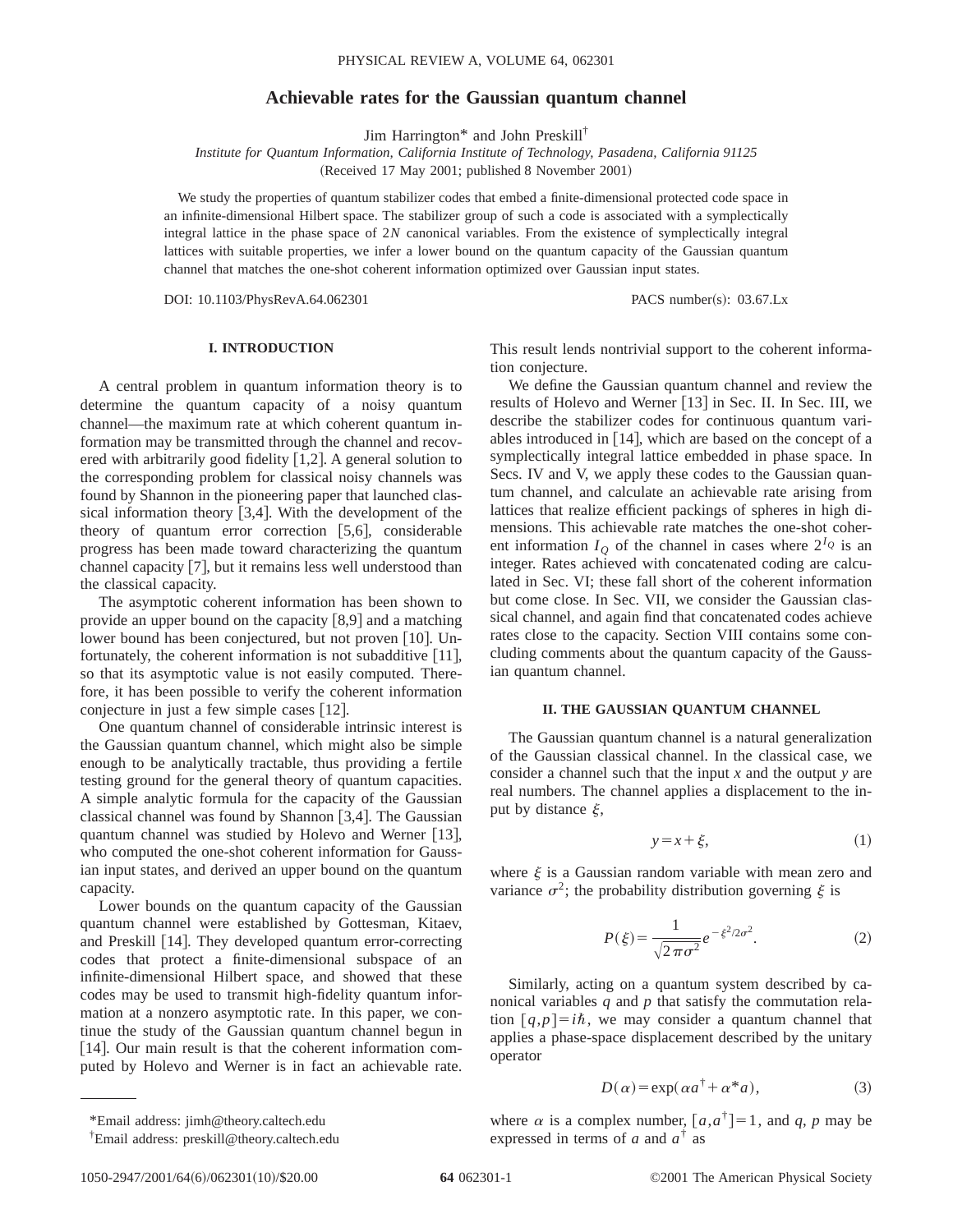$$
q = \sqrt{\frac{\hbar}{2}}(a + a^{\dagger}), \quad p = -i\sqrt{\frac{\hbar}{2}}(a - a^{\dagger}). \tag{4}
$$

This quantum channel is Gaussian if  $\alpha$  is a complex Gaussian random variable with mean zero and variance  $\tilde{\sigma}^2$ . In that case, the channel is the superoperator (trace-preserving completely positive map)  $\mathcal E$  that acts on the density operator  $\rho$ according to

$$
\rho \rightarrow \mathcal{E}(\rho) = \frac{1}{\pi \tilde{\sigma}^2} \int d^2 \alpha \, e^{-|\alpha|^2 / \tilde{\sigma}^2} D(\alpha) \rho D(\alpha)^\dagger. \tag{5}
$$

In other words, the position *q* and momentum *p* are displaced independently,

$$
q \to q + \xi_q, \quad p \to p + \xi_p, \tag{6}
$$

where  $\xi_q$  and  $\xi_p$  are real Gaussian random variables with mean zero and variance  $\sigma^2 = \hbar \tilde{\sigma}^2$ .

To define the capacity, we consider a channel's *n*th extension. In the classical case, a message is transmitted consisting of the *n* real variables

$$
\vec{x} = (x_1, x_2, \dots, x_n), \tag{7}
$$

and the channel applies the displacement

$$
\vec{x} \to \vec{x} + \vec{\xi}, \quad \vec{\xi} = (\xi_1, \xi_2, \dots, \xi_n), \tag{8}
$$

where the  $\xi_i$ 's are independent Gaussian random variables, each with mean zero and variance  $\sigma^2$ . A code consists of a finite number *m* of *n*-component input signals

$$
\vec{x}^{(a)}, \quad a=1,2,\ldots,m
$$
 (9)

and a decoding function that maps output vectors to the index set  $\{1,2,\ldots,m\}$ . We refer to *n* as the *length* of the code.

If the input vectors were unrestricted, then for fixed  $\sigma^2$  we could easily construct a code with an arbitrarily large number of signals *m* and a decoding function that correctly identifies the index  $(a)$  of the input with an arbitrarily small probability of error; even for  $n=1$ , we merely choose the distance between signals to be large compared to  $\sigma$ . To obtain an interesting notion of capacity, we impose a constraint on the *average power* of the signal,

$$
\frac{1}{n}\sum_{i} (x_i^{(a)})^2 \le P,\tag{10}
$$

for each  $a$ . We say that a rate  $R$  (in bits) is achievable with power constraint *P* if there is a sequence of codes satisfying the constraint such that the  $\beta$ th code in the sequence contains  $m_\beta$  signals with length  $n_\beta$ , where

$$
R = \lim_{\beta \to \infty} \frac{1}{n_{\beta}} \log_2 m_{\beta},\tag{11}
$$

and the probability of a decoding error vanishes in the limit  $\beta \rightarrow \infty$ . The capacity of the channel with power constraint *P* is the supremum of all achievable rates.

The need for a constraint on the signal power to define the capacity of the Gaussian classical channel may be understood on dimensional grounds. The classical capacity (in bits) is a dimensionless function of the variance  $\sigma^2$ , but  $\sigma^2$ has dimensions. Another quantity with the dimensions of  $\sigma^2$ is needed to construct a dimensionless variable, and the power *P* fills this role.

In contrast, no power constraint is needed to define the quantum capacity of the quantum channel. Rather, Planck's constant  $\hbar$  enables us to define a dimensionless variance  $\tilde{\sigma}^2 = \sigma^2/\hbar$ , and the capacity is a function of this quantity. In the quantum case, a code consists of an encoding superoperator that maps an *m*-dimensional Hilbert space  $\mathcal{H}_m$  into the infinite-dimensional Hilbert space  $\mathcal{H}^{\otimes N}$  of  $\tilde{N}$  canonical quantum systems, and a decoding superoperator that maps  $\mathcal{H}^{\otimes N}$ back to  $\mathcal{H}_m$ . We say that the rate *R* (in qubits) is achievable if there is a sequence of codes such that

$$
R = \lim_{\beta \to \infty} \frac{1}{N_{\beta}} \log_2 m_{\beta},\tag{12}
$$

where arbitrary states in  $\mathcal{H}_m$  may be recovered with a fidelity that approaches 1 as  $\beta \rightarrow \infty$ . The quantum capacity  $C_Q$  of the channel is defined as the supremum of all achievable rates.

Holevo and Werner [13] studied a more general Gaussian channel that includes damping or amplification as well as displacement. However, we will confine our attention in this paper to channels that apply only displacements. Holevo and Werner derived a general upper bound on the quantum capacity by exploiting the properties of the ''diamond norm'' (norm of complete boundedness) of a superoperator. The diamond norm is defined as follows: First, we define the trace norm of an operator *X* as

$$
||X||_{\text{tr}} = \text{tr}\sqrt{X^{\dagger}X},\tag{13}
$$

which for a self-adjoint operator is just the sum of the absolute values of the eigenvalues. Then a norm of a superoperator  $\mathcal E$  may be defined as

$$
\|\mathcal{E}\|_{\text{so}} = \sup_{X \neq 0} \frac{\|\mathcal{E}(X)\|_{\text{tr}}}{\|X\|_{\text{tr}}}.
$$
 (14)

The superoperator norm is not stable with respect to appending an ancillary system on which  $\mathcal E$  acts trivially. Thus, we define the diamond norm of  $\mathcal E$  as

$$
\|\mathcal{E}\|_{\diamondsuit} = \sup_{n} \|\mathcal{E} \otimes I_{n}\|_{\text{so}},\tag{15}
$$

where  $I_n$  denotes the *n*-dimensional identity operator. (This supremum is always attained for some *n* no larger than the dimension of the Hilbert space on which  $\mathcal E$  acts.) Holevo and Werner showed that the quantum capacity obeys the upper bound

$$
C_{\mathcal{Q}}(\mathcal{E}) \le \log_2 \lVert \mathcal{E} \circ T \rVert_{\diamondsuit},\tag{16}
$$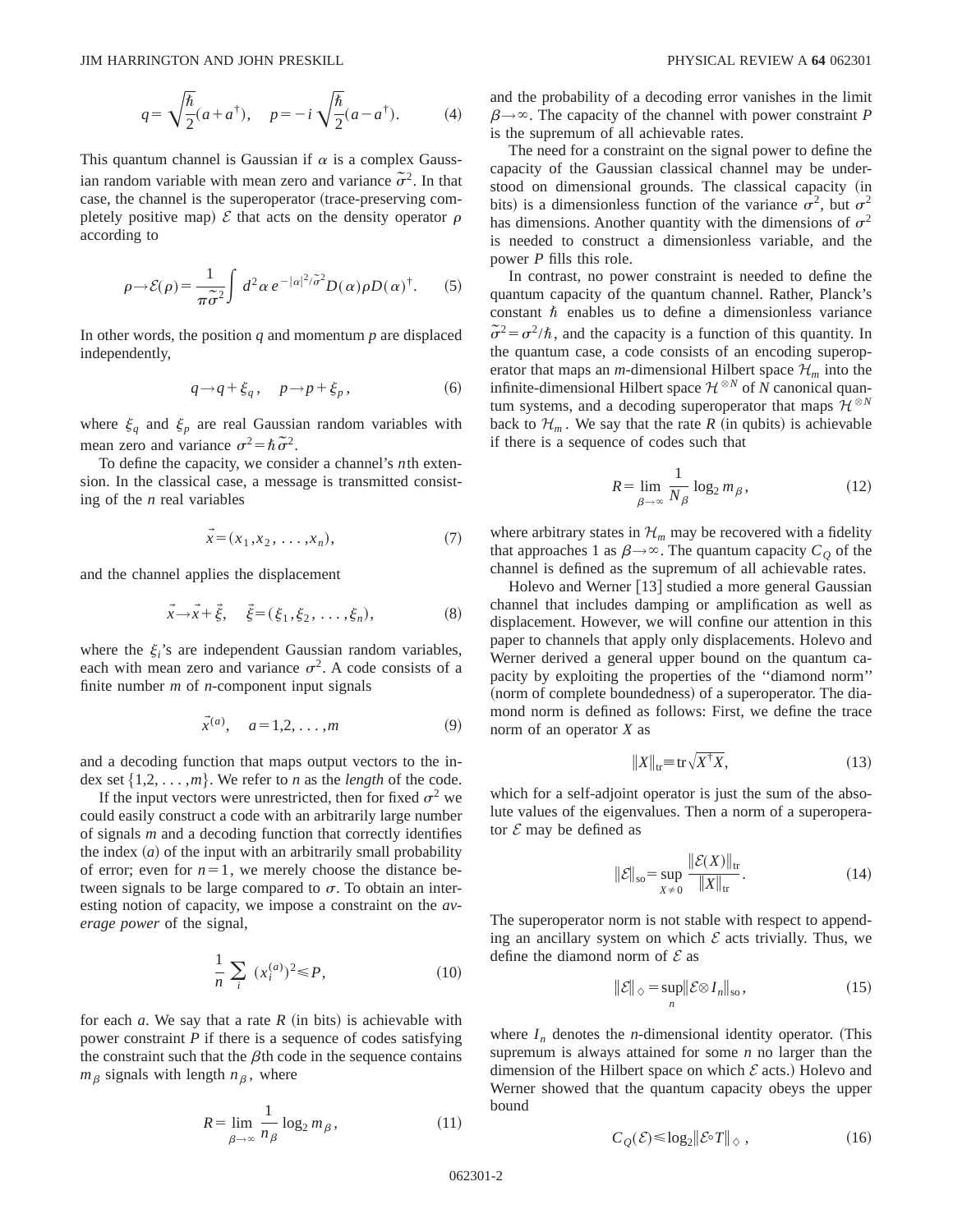where *T* is the transpose operation defined with respect to some basis. In the case of the Gaussian quantum channel, they evaluated this expression, obtaining

$$
C_{Q}(\sigma^{2}) \le \log_{2}(\hbar/\sigma^{2})
$$
 (17)

for  $\hbar/\sigma^2>1$ , and  $C_Q(\sigma^2)=0$  for  $\hbar/\sigma^2\leq 1$ .

Holevo and Werner [13] also computed the *coherent information* of the Gaussian quantum channel for a Gaussian input state. To define the coherent information of the channel  $\mathcal E$  with input density operator  $\rho$ , one introduces a reference system *R* and a *purification* of  $\rho$ , a pure state  $|\Phi\rangle$  such that

$$
\text{tr}_R(|\Phi\rangle\langle\Phi|) = \rho. \tag{18}
$$

Then the coherent information  $I<sub>O</sub>$  is

$$
I_{Q}(\mathcal{E}, \rho) = S(\mathcal{E}(\rho)) - S(\mathcal{E} \otimes I_{R}(|\Phi\rangle\langle\Phi|)),
$$
 (19)

where *S* denotes the Von Neumann entropy,

$$
S(\rho) = -\operatorname{tr}(\rho \log_2 \rho). \tag{20}
$$

It is *conjectured*  $[10,8,9]$  that the quantum capacity is related to the coherent information by

$$
C_{\mathcal{Q}}(\mathcal{E}) = \lim_{n \to \infty} \frac{1}{n} C_n(\mathcal{E}),
$$
\n(21)

where

$$
C_n(\mathcal{E}) = \sup_{\rho} I_{\mathcal{Q}}(\mathcal{E}^{\otimes n}, \rho). \tag{22}
$$

Unlike the mutual information that defines the classical capacity, the coherent information is not subadditive in general, and therefore, the quantum capacity need not coincide with the "one-shot" capacity  $C_1$ . Holevo and Werner showed that for the Gaussian quantum channel, the supremum of  $I<sub>O</sub>$  over Gaussian input states is

$$
(I_Q)_{\text{max}} = \log_2(\hbar / e \sigma^2),\tag{23}
$$

(where *e* = 2.71828, ...,) for  $\hbar/e\sigma^2 > 1$ , and  $(I_Q)_{\text{max}} = 0$  for  $\hbar/e\sigma^2 \leq 1$ . According to the coherent-information conjecture, Eq.  $(23)$  should be an achievable rate.

## **III. QUANTUM ERROR-CORRECTING CODES FOR CONTINUOUS QUANTUM VARIABLES**

The lattice codes developed in  $[14]$  are stabilizer codes  $[15,16]$  that embed a finite-dimensional code space in the infinite-dimensional Hilbert space of *N* ''oscillators,'' a system described by 2*N* canonical variables  $q_1, q_2, \ldots, q_N, p_1, p_2, \ldots, p_N$ . That is, the code space is the simultaneous eigenstate of 2*N* commuting unitary operators, the generators of the code's stabilizer group. Each stabilizer generator is a *Weyl operator*, a displacement in the 2*N*-dimensional phase space.

Such displacements may be parametrized by 2*N* real numbers  $\alpha_1, \alpha_2, \ldots, \alpha_N, \beta_1, \beta_2, \ldots, \beta_N$ , and expressed as

$$
U(\alpha, \beta) = \exp\left[i\sqrt{2\pi}\left(\sum_{i=1}^{N} \alpha_{i} p_{i} + \beta_{i} q_{i}\right)\right].
$$
 (24)

Two such operators obey the commutation relation

$$
U(\alpha, \beta)U(\alpha', \beta') = e^{2\pi i \omega(\alpha\beta, \alpha'\beta')}U(\alpha', \beta')U(\alpha, \beta),
$$
\n(25)

where

$$
\omega(\alpha \beta, \alpha' \beta') \equiv \alpha \cdot \beta' - \alpha' \cdot \beta \tag{26}
$$

is the symplectic form. Thus, Weyl operators commute if and only if their symplectic form is an integer.

The 2*N* generators of a stabilizer code are commuting Weyl operators

$$
U(\alpha^{(a)}, \beta^{(a)}), \quad a = 1, 2, \ldots, 2N.
$$
 (27)

Thus, the elements of the stabilizer group are in one-to-one correspondence with the points of a lattice  $\mathcal L$  generated by the 2*N* vectors  $v^{(a)} = (\alpha^{(a)}, \beta^{(a)})$ . These vectors may be assembled into the generator matrix  $M$  of  $\mathcal L$  given by

$$
M = \begin{pmatrix} v^{(1)} \\ v^{(2)} \\ \cdot \\ \cdot \\ v^{(2N)} \end{pmatrix} .
$$
 (28)

Then the requirement that the stabilizer generators commute, through Eq.  $(25)$ , becomes the condition that the antisymmetric matrix

$$
A = M \,\omega M^T \tag{29}
$$

has integral entries, where  $M<sup>T</sup>$  denotes the transpose of *M*,  $\omega$ is the  $2N\times2N$  matrix

$$
\omega = \begin{pmatrix} 0 & I_N \\ -I_N & 0 \end{pmatrix}, \tag{30}
$$

and  $I_N$  is the  $N \times N$  identity matrix. If the generator matrix M of a lattice  $\mathcal L$  has the property that  $A$  is an integral matrix, then we will say that the lattice L is *symplectically integral*.

Encoded operations that preserve the code subspace are associated with the code's *normalizer* group, the group of phase-space translations that commute with the code stabilizer. The generator matrix of the normalizer is a matrix  $M^{\perp}$ that may be chosen to be

$$
M^{\perp} = A^{-1}M,\tag{31}
$$

so that

$$
M^{\perp} \omega M^T = I; \tag{32}
$$

and

$$
(M^{\perp})\omega(M^{\perp})^T = (A^{-1})^T.
$$
 (33)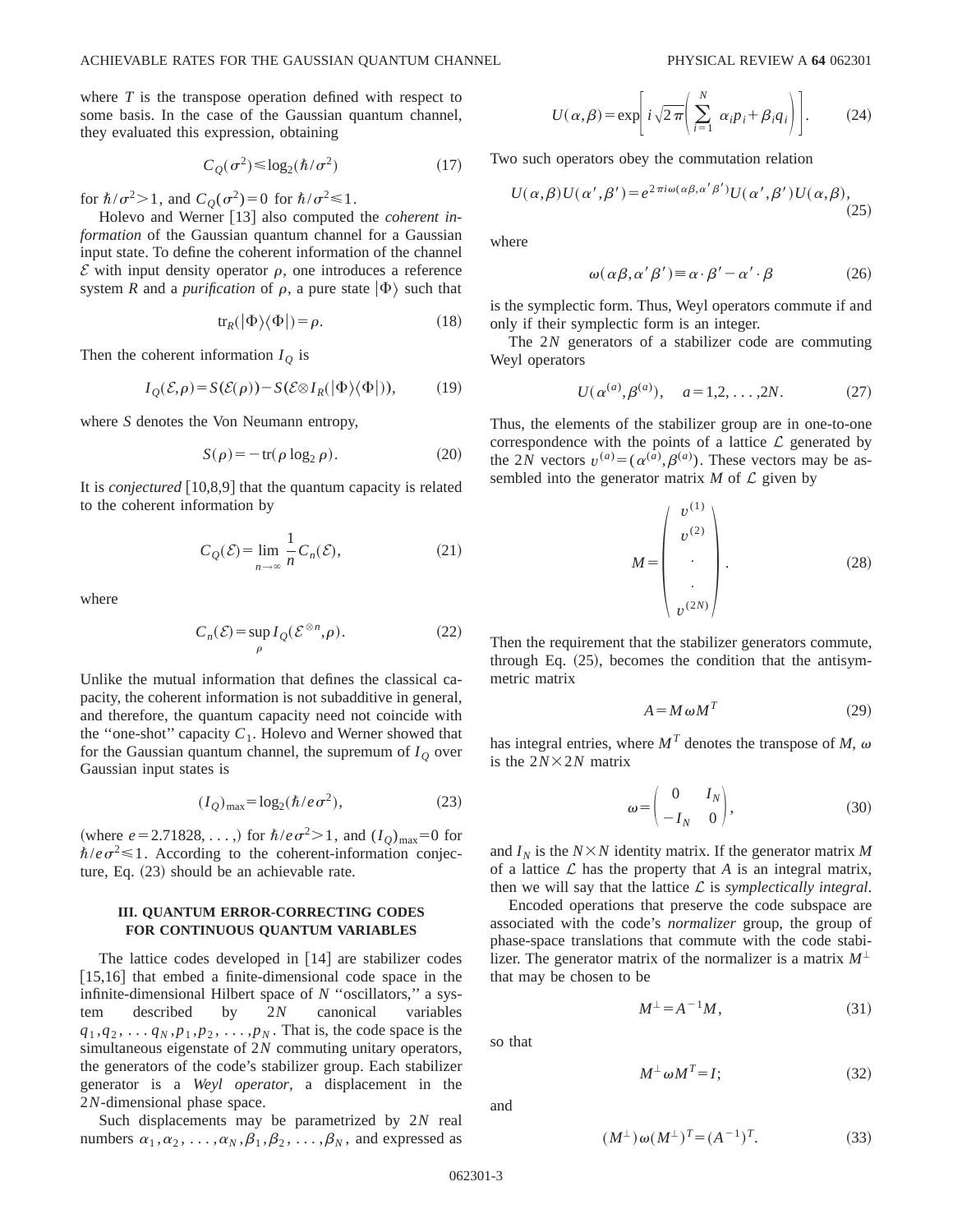We will refer to the lattice generated by  $M^{\perp}$  as the *symplectic dual*  $\mathcal{L}^{\perp}$  of the lattice  $\mathcal{L}$ .

Another matrix that generates the same lattice as  $M$  (and therefore defines a different set of generators for the same stabilizer group) is

$$
M' = RM,\tag{34}
$$

where *R* is an integral matrix with det  $R = \pm 1$ . This replacement changes the matrix *A* according to

$$
A \longrightarrow RAR^T. \tag{35}
$$

By Gaussian elimination, an *R* may be constructed such that

$$
A = \begin{pmatrix} 0 & D \\ -D & 0 \end{pmatrix}, \tag{36}
$$

and

$$
(A^{-1})^T = \begin{pmatrix} 0 & D^{-1} \\ -D^{-1} & 0 \end{pmatrix}, \tag{37}
$$

where *D* is a positive diagonal integral  $N \times N$  matrix. In the important special case of a *symplectically self-dual* lattice, both *A* and  $(A^{-1})^T$  are integral matrices; therefore *D*  $=D^{-1}$  and the standard form of *A* is

$$
A = \begin{pmatrix} 0 & I_N \\ -I_N & 0 \end{pmatrix} = \omega.
$$
 (38)

Hence, the generator matrix of a symplectically self-dual lattice may be chosen to be a real symplectic matrix:  $M \omega M^T$  $=\omega$ .

If the lattice is rotated, then the generator matrix is transformed as

$$
M \to MO, \tag{39}
$$

where *O* is an orthogonal matrix. Therefore, it is convenient to characterize a lattice with its Gram matrix

$$
G = MM^T,\tag{40}
$$

which is symmetric, positive, and rotationally invariant. In the case of a symplectically self-dual lattice, the Gram matrix *G* may be chosen to be symplectic, and two symplectic Gram matrices  $G$  and  $G'$  describe the same lattice if

$$
G' = RGR^T,\tag{41}
$$

where  $R$  is symplectic and integral. Therefore, the moduli space of symplectically self-dual lattices in 2*N* dimensions may be represented as

$$
\mathcal{A}_N = H(2N)/Sp(2N,\mathbb{Z}),\tag{42}
$$

where  $H(2N)$  denotes the space of real symplectic positive  $2N \times 2N$  matrices of determinant 1 and  $SP(2N, \mathbb{Z})$  denotes the space of integral symplectic  $2N\times 2N$  matrices. The space  $A_N$  may also be identified as the moduli space of principally polarized abelian varieties in complex dimension *N*  $[17]$ .

The encoded operations that preserve the code space but act trivially within the code space comprise the quotient group  $\mathcal{L}^{\perp}/\mathcal{L}$ . The order of this group, the ratio of the volume of the unit cell of  $\mathcal L$  to that of  $\mathcal L^{\perp}$ , is  $m^2$ , where m is the dimension of the code space. The volume of the unit cell of L is  $|\det M| = |\det A|^{1/2}$  and the volume of the unit cell of  $\mathcal{L}^{\perp}$  is  $|\det M^{\perp}| = |\det A|^{-1/2}$ ; therefore, the dimension of the code space is

$$
m = |\text{Pf }A| = |\det M| = \det D,\tag{43}
$$

where Pf *A* denotes the Pfaffian of *A*, the square root of its determinant. Thus, a symplectically self-dual lattice, for which  $|\det M| = |\det M^{\perp}| = 1$ , corresponds to a code with a one-dimensional code space. Given a  $2N\times 2N$  generator matrix *M* of a symplectically self-dual lattice, we can rescale it as

$$
M \to \sqrt{\lambda} M, \tag{44}
$$

where  $\lambda$  is an integer, to obtain the generator matrix of a symplectically integral lattice corresponding to a code of dimension

$$
m = \lambda^N. \tag{45}
$$

The rate of this code, then, is

$$
R = \log_2 \lambda. \tag{46}
$$

When an encoded state is subjected to the Gaussian quantum channel, a phase-space displacement

$$
(\vec{q}, \vec{p}) \rightarrow (\vec{q}, \vec{p}) + (\vec{\xi}_q, \vec{\xi}_p) \tag{47}
$$

is applied. To diagnose and correct this error, the eigenvalues of all stabilizer generators are measured, which determines the value of  $(\xi_q, \xi_p)$  modulo the normalizer lattice  $\mathcal{L}^{\perp}$ . To recover, a displacement of minimal length is applied that returns the stabilizer eigenvalues to their standard values, and so restores the quantum state to the code space. We may associate with the origin of the normalizer lattice its *Voronoi cell*, the set of points in  $\mathbb{R}^{2N}$  that are closer to the origin than to any other lattice site. Recovery is successful if the applied displacement lies in this Voronoi cell. Thus, we may estimate the likelihood of a decoding error by calculating the probability that the displacement lies outside the Voronoi cell.

# **IV. ACHIEVABLE RATES FROM EFFICIENT SPHERE PACKINGS**

One way to establish an achievable rate for the Gaussian quantum channel is to choose a normalizer lattice  $\mathcal{L}^{\perp}$  whose shortest nonzero vector is sufficiently large. In this section, we calculate an achievable rate by demanding that the Voronoi cell surrounding the origin contain all typical displacements of the origin in the limit of large *N*. In Sec. V, we will use a more clever argument to improve our estimate of the rate.

The volume of a sphere with unit radius in *n* dimensions is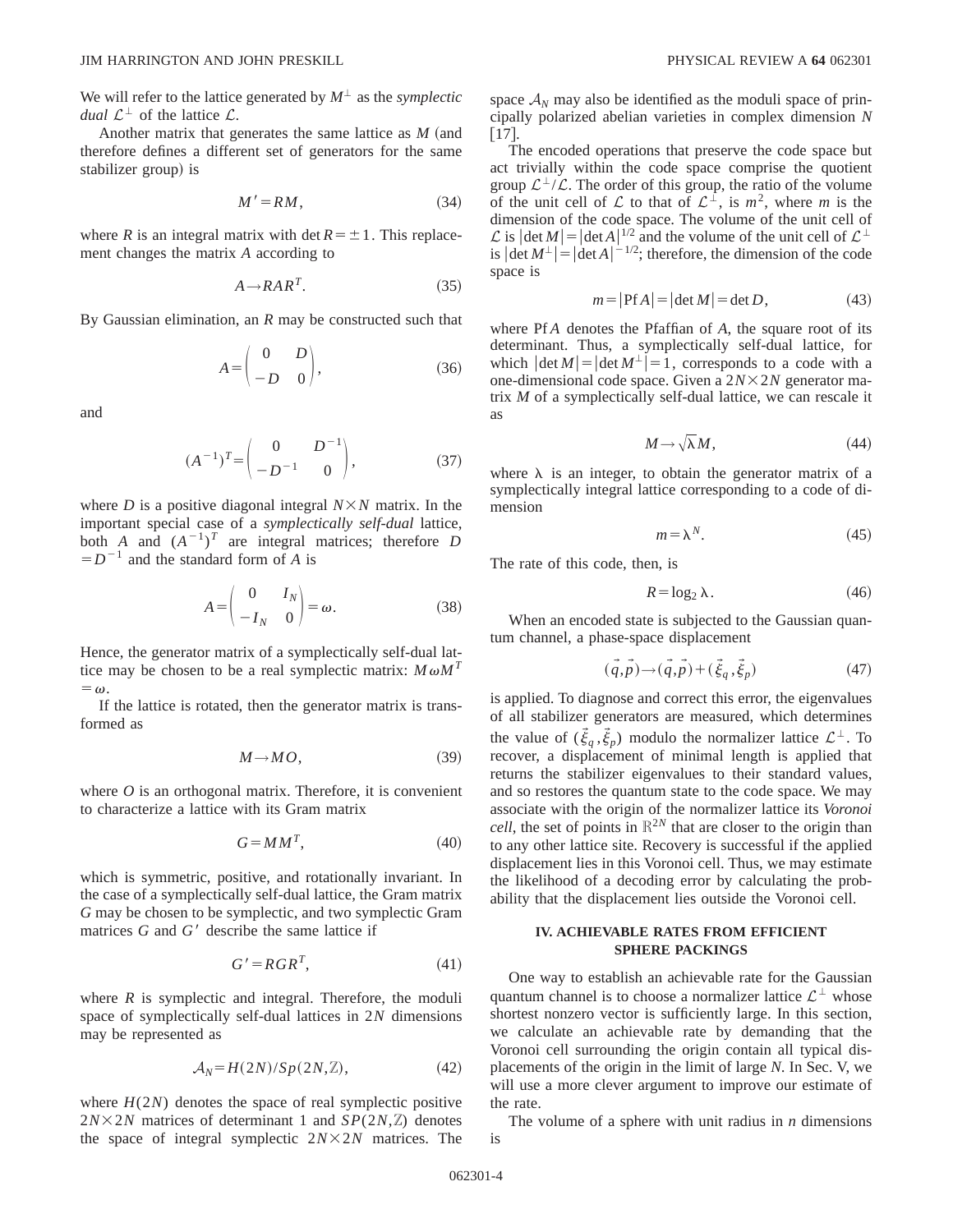$$
V_n = \frac{\pi^{n/2}}{\Gamma\left(\frac{n}{2} + 1\right)},\tag{48}
$$

and from the Stirling approximation we find that

$$
V_n \le \left(\frac{2\pi e}{n}\right)^{n/2}.\tag{49}
$$

It was shown by Minkowski [18,19], that lattice sphere packings exist in *n* dimensions that fill a fraction at least  $1/2^{(n-1)}$ of space. Correspondingly, if the lattice is chosen to be unimodular, so that its unit cell has unit volume, then kissing spheres centered at the lattice sites may be chosen to have a radius  $r_n$  such that

$$
V_n(r_n)^n \ge 2^{-(n-1)},
$$
\n(50)

or

$$
r_n^2 \ge \frac{1}{4} (2/V_n)^{2/n} \ge \frac{n}{8 \pi e}.
$$
 (51)

This lower bound on the efficiency of sphere packings has never been improved in the nearly 100 years since Minkowski's result. More recently, Buser and Sarnak  $[17]$  have shown that this same lower bound applies to lattices that are symplectically self dual.

Now consider the case of  $n=2N$ -dimensional phase space. For sufficiently large *n*, the channel will apply a phase-space translation by a distance that with high probability will be less than  $\sqrt{n(\sigma^2 + \varepsilon)}$ , for any positive  $\varepsilon$ . Therefore, a code that may correct a shift this large will correct all likely errors. What rate can such a code attain? If the code is a lattice stabilizer code, and the dimension of the code space is *m*, then the unit cell of the code's normalizer lattice has volume

$$
\Delta = \frac{1}{m} \times (2\pi\hbar)^N.
$$
 (52)

Nonoverlapping spheres centered at the sites of the normalizer lattice may be chosen to have radius  $r=\sqrt{n(\sigma^2+\varepsilon)}$ , where

$$
\left(\frac{2\pi e}{n}\right)^{n/2} [n(\sigma^2 + \varepsilon)]^{n/2} \ge \frac{1}{m} \times 2^{-n} \times (2\pi\hbar)^{n/2}, \quad (53)
$$

or

$$
m \ge \left(\frac{\hbar}{4e(\sigma^2 + \varepsilon)}\right)^N.
$$
 (54)

The error probability becomes arbitrarily small for large *N* if Eq.  $(54)$  is satisfied, for any positive  $\varepsilon$ . We conclude that the rate

$$
R \equiv \frac{1}{N} \log_2 m = \log_2 \left( \frac{\hbar}{4e\sigma^2} \right),\tag{55}
$$



FIG. 1. Two ways to estimate the rate achieved by a lattice code. Each site of the normalizer lattice has a Voronoi cell (represented here by a square) containing all points that are closer to that site than any other site. Displacements that move a site to a position within its Voronoi cell may be corrected. The volume of the Voronoi cell determines the rate of the code. In  $(a)$ , the ball containing typical displacements lies within the cell, so that the error probability is small. In (b), the ball of typical displacements is not completely contained within the cell, but the region where neighboring balls overlap (shown in black) has a small volume, so that the error probability is still small.

is achievable, provided  $\hbar/4e\sigma^2 \ge 1$ . However, as noted in Sec. III, the rates that may be attained by this construction (rescaling of a symplectically self-dual lattice) are always of the form  $\log_2 \lambda$ , where  $\lambda$  is an integer.

### **V. IMPROVING THE RATE**

The achievable rate found in Eq.  $(55)$  falls two qubits short of the coherent information Eq.  $(23)$ . We will now show that this gap may be closed by using tighter estimates of the error probability. We established Eq.  $(55)$  by filling phase space with nonoverlapping spheres, which is overly conservative. It is acceptable for the spheres to overlap, as long as the overlaps occupy an asymptotically negligible fraction of the total volume, as suggested in Fig. 1.

Our improved estimate applies another result obtained by Buser and Sarnak  $[17]$ . They note that the moduli space of symplectically self-dual lattices is compact and equipped with a natural invariant measure. Therefore, it makes sense to consider averaging over all lattices. Denote by  $\langle \cdot \rangle$  the average over all symplectically self-dual lattices with specified dimension  $n=2N$ , and let  $f(x)$  denote an integrable rotationally invariant function of the vector  $x$  (that is a function of the length  $|x|$  of *x*). Then, Buser and Sarnak [17] show that

$$
\left\langle \sum_{x \in \mathcal{L} \setminus \{0\}} f(x) \right\rangle = \int f(x) d^n x. \tag{56}
$$

(Note that the sum is over all *nonzero* vectors in the lattice L.! It follows that there must exist a *particular* symplectically self-dual lattice  $\mathcal L$  such that

$$
\sum_{x \in \mathcal{L}\setminus\{0\}} f(x) \le \int f(x) d^n x. \tag{57}
$$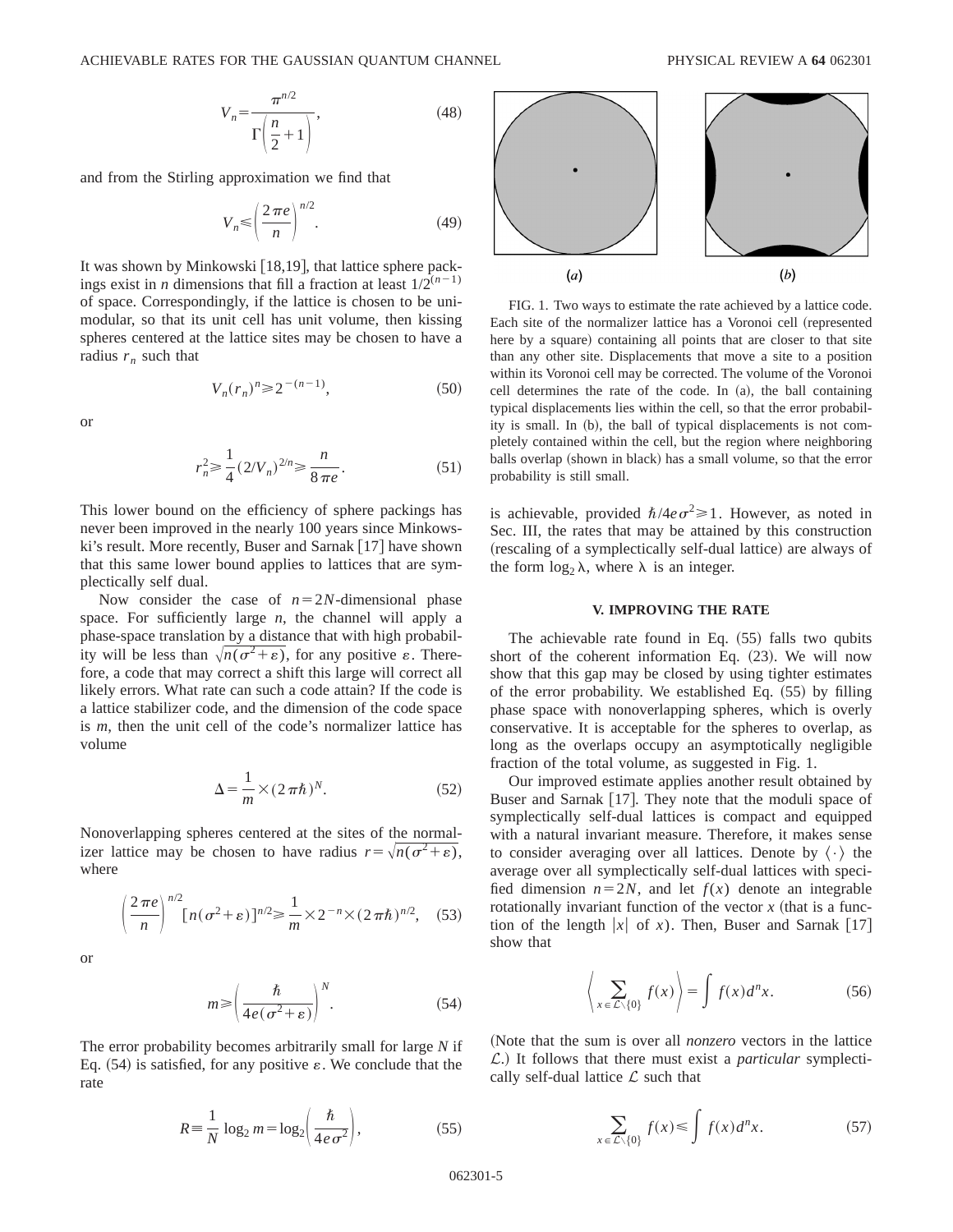The statement that a *unimodular* lattice exists that satisfies Eq.  $(57)$  is the well-known Minkowski-Hlawka theorem [19]. Buser and Sarnak established the stronger result that the lattice may be chosen to be symplectically self dual.

We may use this result to bound the probability of a decoding error, and establish that a specified rate is achievable. Our argument will closely follow de Buda  $[20]$ , who performed a similar analysis of lattice codes for the Gaussian classical channel. However, the quantum case is considerably easier to analyze, because we can avoid complications arising from the power constraint  $[21-23]$ .

A decoding error occurs if the channel displaces the origin to a point outside the Voronoi cell centered at the origin. The Voronoi cell has a complicated geometry, so that the error probability is not easy to analyze. But, we may simplify the analysis with a trick  $[20]$ . Imagine drawing a sphere with radius

$$
a = \sqrt{n(\sigma^2 + \varepsilon)}\tag{58}
$$

around each lattice site, where  $\varepsilon > 0$ ; this value of *a* is chosen so that the typical displacement introduced by the channel has a length less than *a*; the probability of a shift larger than *a* thus becomes negligible for large *n*. It may be that these spheres overlap. However, a vector that is contained in the sphere centered at the origin, and is not contained in the sphere centered at any other lattice site, must be closer to the origin than any other lattice site. Therefore, the vector is contained in the origin's Voronoi cell, and is a shift that may be corrected successfully.  $(See Fig. 1.)$ 

Hence (ignoring the possibility of an atypical shift by  $\xi$  $\geq a$ ) we can upper bound the probability of error by estimating the probability that the shift moves any other lattice site into the sphere of radius *a* around the origin. We then find

$$
P_{\text{error}} \leq \sum_{x \in \mathcal{L}^{\perp} \setminus \{0\}} \int_{|r| \leq a} P(x-r) d^n r,\tag{59}
$$

where  $P(\xi)$  denotes the probability of a displacement by  $\xi$ .

The Buser-Sarnak theorem  $[17]$  tells us that there exists a lattice whose unit cell has volume  $\Delta$ , and which is related by rescaling to a symplectically self-dual lattice, such that

$$
P_{\text{error}} \leq \frac{1}{\Delta} \int d^n x \int_{|r| \leq a} P(x-r) d^n r; \tag{60}
$$

by interchanging the order of integration, we find that

$$
P_{\text{error}} \leq \frac{1}{\Delta} V_n a^n,\tag{61}
$$

the ratio of the volume of the *n*-dimensional sphere of radius *a* to the volume of the unit cell.

Now the volume  $\Delta$  of the unit cell of the normalizer lattice  $\mathcal{L}^{\perp}$ , and the dimension *m* of the code space, are related by

$$
\Delta = (2\pi\hbar)^{N} m^{-1} = (2\pi\hbar \times 2^{-R})^{N},
$$
 (62)

where  $R$  is the rate, and we may estimate the volume of the sphere as

$$
V_n a^n \leq \left(\frac{2\pi e}{n}\right)^{n/2} \left[n(\sigma^2 + \varepsilon)\right]^{n/2},\tag{63}
$$

where  $n=2N$ . Thus, we conclude that

$$
P_{\text{error}} \leq \left(\frac{e(\sigma^2 + \varepsilon)}{\hbar} \times 2^R\right)^N. \tag{64}
$$

Therefore, the error probability becomes small for large *N* for any rate *R* such that

$$
R < \log_2\left(\frac{\hbar}{e(\sigma^2 + \varepsilon)}\right),\tag{65}
$$

where  $\varepsilon$  may be arbitrarily small. We conclude that the rate

$$
R = \log_2 \left( \frac{\hbar}{e \sigma^2} \right) \tag{66}
$$

is achievable in the limit  $N \rightarrow \infty$ , provided that  $\hbar/e\sigma^2 > 1$ . This rate matches the optimal value Eq.  $(23)$  of the one-shot coherent information for Gaussian inputs. We note, again, that the rates that we obtain from rescaling a symplectically self-dual lattice are restricted to  $R = \log_2 \lambda$ , where  $\lambda$  is an integer. Thus, for specified  $\sigma^2$ , the achievable rate that we have established is really the maximal value of

$$
R = \log_2 \lambda, \quad \lambda \in \mathbb{Z}, \tag{67}
$$

such that the positive integer  $\lambda$  satisfies

$$
\lambda < \frac{\hbar}{e\,\sigma^2}.\tag{68}
$$

### **VI. ACHIEVABLE RATES FROM CONCATENATED CODES**

Another method for establishing achievable rates over the Gaussian quantum channel was described in  $[14]$ , based on *concatenated coding*. In each of *N* ''oscillators'' described by canonical variables  $p_i$  and  $q_i$ , a *d*-dimensional system ("qudit") is encoded that is protected against sufficiently small shifts in  $p_i$  and  $q_i$ . The encoded qudit is associated with a square lattice in two-dimensional phase space. Then, a stabilizer code is constructed that embeds a *k*-qudit code space in the Hilbert space of *N* qudits; these *k* encoded qudits are protected if a sufficiently small fraction of the *N* qudits are damaged. Let us compare the rates achieved by concatenated codes to the rates achieved with codes derived from efficient sphere packings.

We analyze the effectiveness of concatenated codes in two stages. First, we consider how likely each of the *N* qudits is to sustain damage if the underlying oscillator is subjected to the Gaussian quantum channel. The area of the unit cell of the two-dimensional square normalizer lattice that represents the encoded operations acting on the qudit is  $2\pi\hbar/d$ , and the minimum distance between lattice sites is  $\delta = \sqrt{2\pi\hbar/d}$ . A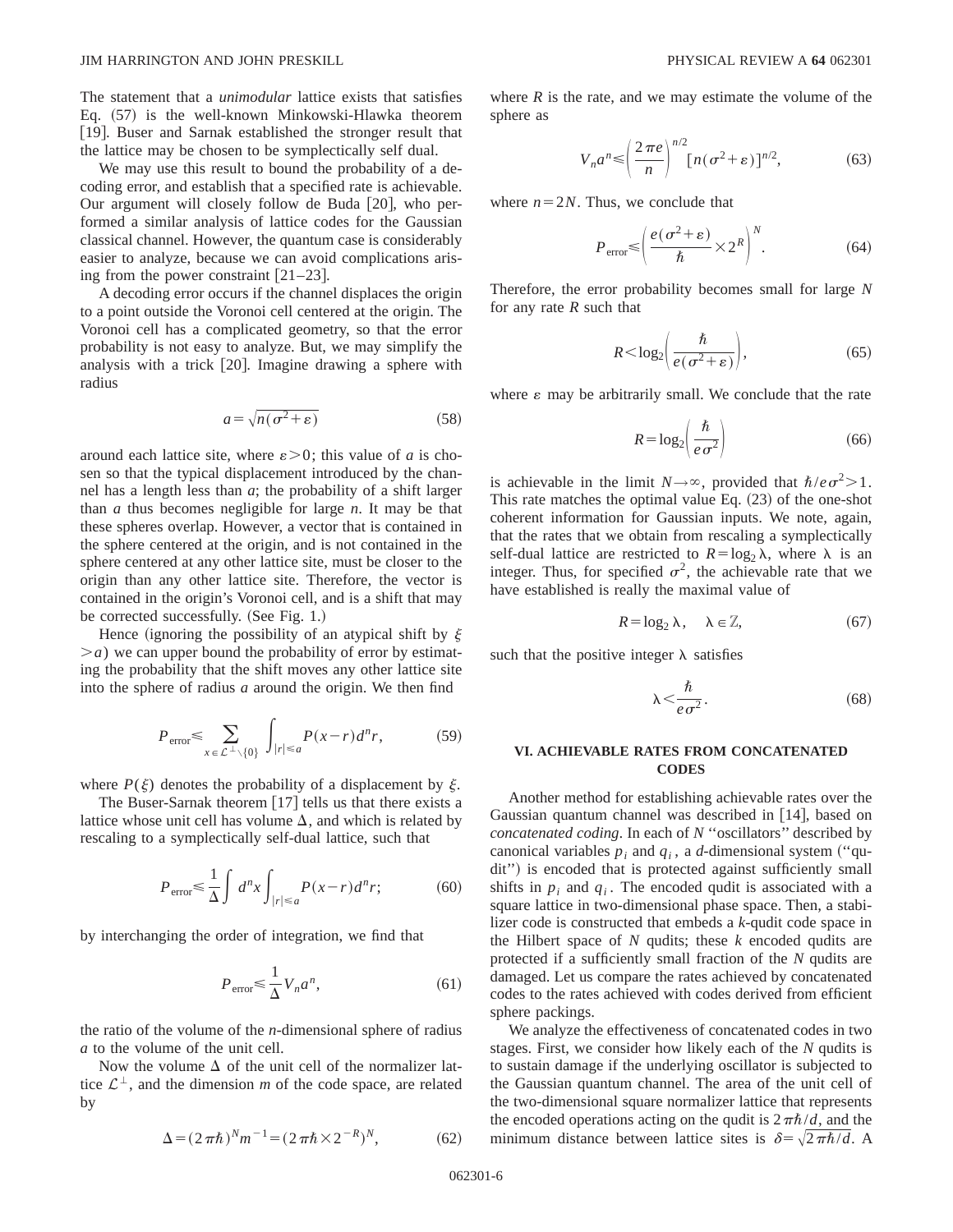displacement of *q* by  $a\delta$ , where *a* is an integer, is the operation  $X^a$  acting on the code space, and a displacement of  $p$  by  $b\delta$  is the operation  $Z^b$ , where *X* and *Z* are the Pauli operators acting on the qudit; these act on a basis  $\{|j\rangle, j\}$  $=0,1,2,\ldots,d-1$ } for the qudit according to

$$
X:|j\rangle \rightarrow |j+1 \pmod{d},
$$
  

$$
Z:|j\rangle \rightarrow \omega^j|j\rangle,
$$
 (69)

where  $\omega = \exp(2\pi i/d)$ .

Shifts in *p* or *q* may be corrected successfully provided that they satisfy

$$
|\Delta q| < \delta/2 = \sqrt{\frac{\pi \hbar}{2d}}, \quad |\Delta p| < \delta/2 = \sqrt{\frac{\pi \hbar}{2d}}.\tag{70}
$$

If the shifts in *q* and *p* are Gaussian random variables with variance  $\sigma^2$ , then the probability that a shift causes an uncorrectable error is no larger than the probability that the shift exceeds  $\sqrt{\pi\hbar/2d}$ , or

$$
p_X, p_Z \le 2 \frac{1}{\sqrt{2\pi\sigma^2}} \int_{\sqrt{\pi\hbar/2d}}^{\infty} dx \, e^{-x^2/2\sigma^2}
$$
  
=  $\text{erfc}(\sqrt{\pi\hbar/4d\sigma^2}),$  (71)

where erfc denotes the complementary error function. Here,  $p_X$  is the probability of an "*X* error" acting on the qudit, of the form  $X^a$  for  $a \neq 0 \pmod{d}$ , and  $p_Z$  denotes the probability of a "*Z* error" of the form  $Z^b$  for  $b \neq 0 \pmod{d}$ . The *X* and *Z* errors are uncorrelated, and errors with  $a, b = \pm 1$  are much more likely than errors with  $|a|, |b| > 1$ . By choosing  $d \sim \hbar/\sigma^2$ , we may achieve a small error probability for each oscillator.

The second stage of the argument is to determine the rate that may be achieved by a qudit code if  $p_X, p_Z$  satisfy Eq. (71). We will consider codes of the Calderbank-Shor-Steane ~CSS! type, for which the correction of *X* errors and *Z* errors may be considered separately  $[24,25]$ . A CSS code is a stabilizer code, in which each stabilizer generator is either a tensor product of  *and powers of*  $*Z*$  *(measuring these gen*erators diagnoses the *X* errors) or a tensor product of *I*'s and powers of  $X$  (for diagnosing the  $Z$  errors).

We can establish an achievable rate by averaging the error probability over CSS codes; we give only an informal sketch of the argument. Suppose that we fix the block size *N* and the number of encoded qudits *k*. Now select the generators of the code's stabilizer group at random. About half of the  $N-k$ generators are of the *Z* type and about half are of the *X* type. Thus, the number of possible values for the eigenvalues of the generators of each type is about

$$
d^{(N-k)/2}.\tag{72}
$$

Now, we can analyze the probability that an uncorrectable *X* error afflicts the encoded quantum state (the probability of an uncorrectable *Z* error is analyzed in exactly the same way). Suppose that *X* errors act independently on the *N* qudits in the block, with a probability of error per qudit of  $p<sub>X</sub>$ . Thus, for large *N*, the typical number of damaged qudits is close to  $p_X$ *N*. A damaged qudit may be damaged in any of  $d-1$ different ways  $[X^a$ , where  $a=1,2,\ldots,(d-1)$ . We will suppose, pessimistically, that all  $d-1$  shifts of the qudit are equally likely. The actual situation that arises in our concatenated coding scheme is more favorable—small values of  $|a|$ are more likely—but our argument will not exploit this feature.

Thus, with high probability, the error that afflicts the block will belong to a typical set of errors that contains a number of elements close to

$$
N_{\text{typ}} \sim \binom{N}{N p_X} (d-1)^{N p_X} \sim d^{N [H_d(p_X) + p_X \log_d(d-1)]}, \quad (73)
$$

where

$$
H_d(p) = -p \log_d p - (1-p) \log_d (1-p). \tag{74}
$$

If a particular typical error occurs, then recovery will succeed as long as there is no other typical error that generates the same error syndrome. It will be highly unlikely that another typical error has the same syndrome as the actual error, provided that the number of possible error syndromes  $d^{(N-k)/2}$  is large compared to the number of typical errors. Therefore, the *X* errors may be corrected with high probability for

$$
\frac{1}{2}\left(1 - \frac{k}{N}\right) > \frac{1}{N}\log_d N_{\text{typ}} \sim H_d(p_X) + p_X \log_d(d-1),\tag{75}
$$

or for a rate  $R_d$  in qudits satisfying

$$
R_d = \frac{k}{N} < 1 - 2H_d(p_X) - 2p_X \log_d(d - 1). \tag{76}
$$

Similarly, the *Z* errors may be corrected with high probability by a random CSS code if the rate satisfies

$$
R_d < 1 - 2H_d(p_Z) - 2p_Z \log_d(d-1). \tag{77}
$$

Converted to qubits, the rate becomes

$$
R = (\log_2 d) R_d. \tag{78}
$$

Under these conditions, the probability of error averaged over CSS codes becomes arbitrarily small for *N* large. It follows that there is a particular sequence of CSS codes with rate approaching Eqs.  $(76)$ – $(78)$ , and error probability going to zero in the limit  $N \rightarrow \infty$ .

For given  $\sigma^2$ , the optimal rate that may be attained by concatenating a code that encodes a qudit in a single oscillator with a random CSS code, is found by estimating  $p<sub>X</sub>$  and  $p_Z$  using Eq. (71) and then choosing *d* to maximize the rate *R* given by Eqs.  $(76)$ – $(78)$ . The results are shown in Fig. 2. This rate (in qubits) may be expressed as

$$
R = \log_2(C^2 \hbar / \sigma^2),\tag{79}
$$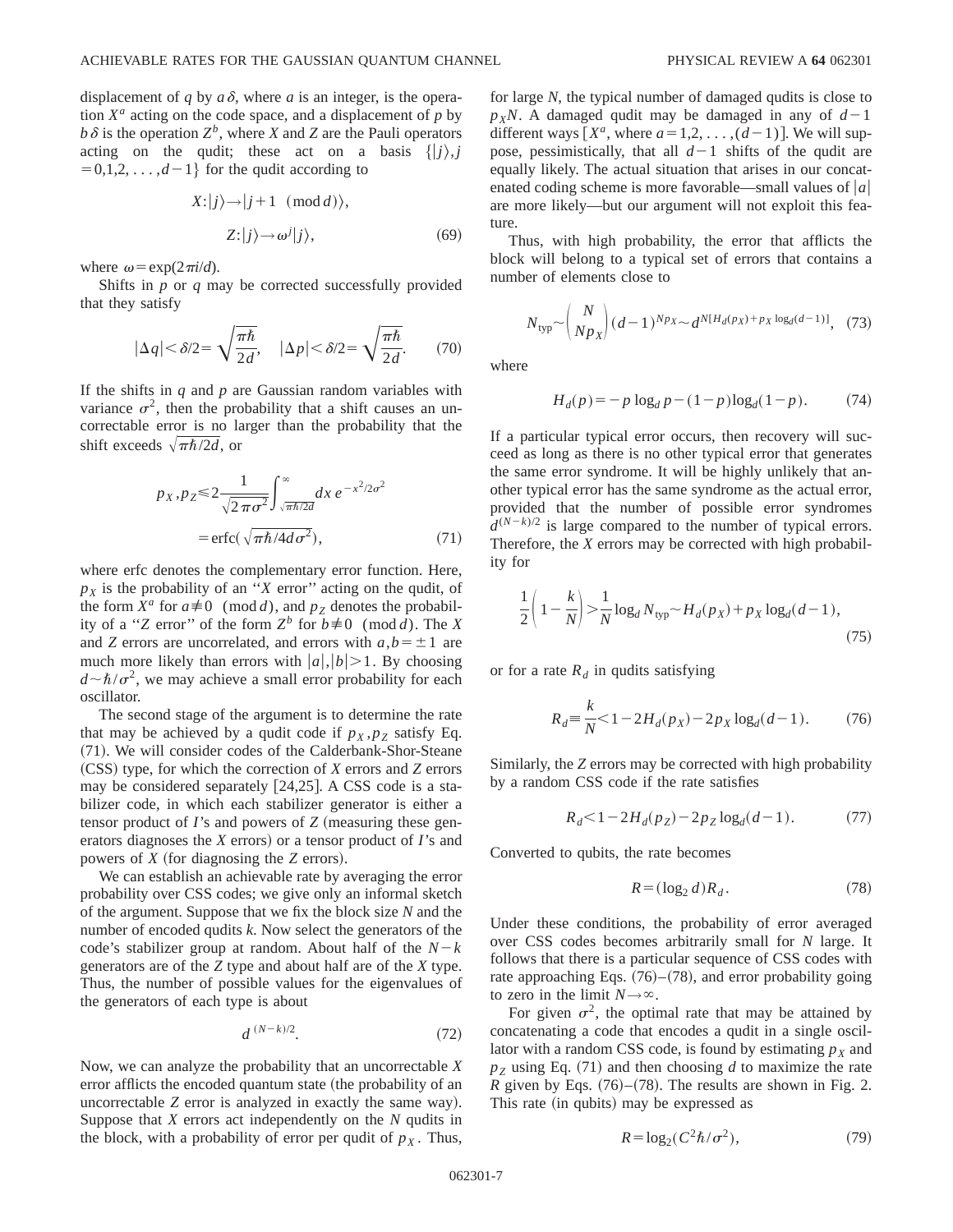

FIG. 2. Rates achieved by concatenated codes, compared to the one-shot coherent information optimized over Gaussian input states. Here,  $\sigma$  is the standard deviation of the magnitude of the phasespace displacement introduced by the channel, in units with  $\hbar=1$ . The rate is in units of qubits per oscillator.

where  $C^2$  is a slowly varying function of  $\sigma^2/\hbar$  plotted in Fig. 3. It turns out that this rate is actually fairly close to  $log_2 d$ ; that is, the optimal dimension *d* of the qudit encoded in each oscillator is approximately  $C^2\hbar/\sigma^2$ . With this choice for *d*, the error rate for each oscillator is reasonably small, and the random CSS code reduces the error probability for the encoded state to a value exponentially small in *N* at a modest cost in rate. The rate achieved by concatenating coding lies strictly below the coherent information  $I_Q$ , but comes within one qubit of  $I<sub>O</sub>$  for  $\sigma^2 > 1.88 \times 10^{-4}$ .

Both the concatenated codes and the codes derived from efficient sphere packings are stabilizer codes, and therefore, both are associated with lattices in 2*N*-dimensional phase space. But while the sphere-packing codes have been chosen so that the shortest nonzero vector on the lattice is large relative to the size of the unit cell, the concatenated codes correspond to sphere packings of poor quality. For the concatenated codes, the shortest vector of the normalizer lattice has length  $\ell$ , where



FIG. 3. The slowly varying function *C*2, defined by *R*  $=$ log<sub>2</sub>( $C^2/\sigma^2$ ), where *R* is the rate achievable with concatenated codes. Units have been chosen such that  $\hbar = 1$ . The horizontal lines are at  $C^2 = 1/e$ , corresponding to a rate equal to the coherent information, and at  $C^2 = 1/2e$ , corresponding to one qubit below the coherent information.

$$
\ell^2 = 2\pi\hbar/d,\tag{80}
$$

and the rate  $R$  is close to  $\log_2 d$ . The efficient sphere packings have radius  $r = \ell/2$  close to  $\sqrt{n\sigma^2}$ , or

$$
\ell^2 = \frac{8N\hbar}{e} \times 2^{-R}.\tag{81}
$$

Hence, if we compare sphere-packing codes and concatenated codes with comparable rates, the sphere-packing codes have minimum distance that is larger by a factor of about  $\sqrt{4N/\pi e}$ . The concatenated codes achieve a high rate not because the minimum distance of the lattice is large, but rather because the decoding procedure exploits the hierarchical structure of the code.

#### **VII. THE CLASSICAL GAUSSIAN CHANNEL**

We have found that quantum stabilizer codes based on efficient sphere packings can achieve rates for the Gaussian quantum channel that match the one-shot coherent information, and that concatenated codes achieve rates that are below, but close to, the coherent information. Now, as an aside, we will discuss the corresponding statements for the classical Gaussian channel. We will see, in particular, that concatenated codes achieve rates that are close to the classical channel capacity.

Shannon's expression for the capacity of the classical Gaussian channel may be understood heuristically as follows [3,4]. If the input signals have average power  $P$ , which is inflated by the Gaussian noise to  $P + \sigma^2$ , then if *n* real variables are transmitted, the total volume occupied by the space of output signals is the volume of a sphere of radius  $\sqrt{n(P+\sigma^2)}$ , or

$$
V_{tot} = V_n [n(P + \sigma^2)]^{n/2}.
$$
 (82)

We will decode a received message as the signal state that is the minimal distance away. Consider averaging over all codes that satisfy the power constraint and have *m* signals. When a message is received, the signal that was sent will typically occupy a decoding sphere of radius  $\sqrt{n(\sigma^2 + \varepsilon)}$ centered at the received message, which has volume

$$
V_{\text{decoding sphere}} = V_n [n(\sigma^2 + \varepsilon)]^{n/2}.
$$
 (83)

A decoding error may arise if another one of the *m* signals, aside from the one that was sent, is also contained in the decoding sphere. The probability that a randomly selected signal inside the sphere of radius  $\sqrt{n(P+\sigma^2)}$  is contained in a particular decoding sphere of radius  $\sqrt{n(\sigma^2 + \varepsilon)}$  is the ratio of the volume of the spheres, so the probability of a decoding error may be upper bounded by *m* times that ratio, or

$$
P_{\text{error}} < m \left( \frac{\sigma^2 + \varepsilon}{\sigma^2 + P} \right)^{n/2} = \left( 2^{2R} \frac{\sigma^2 + \varepsilon}{\sigma^2 + P} \right)^{n/2}, \tag{84}
$$

where  $R$  is the rate of the code. If the probability of error averaged over codes and signals satisfies this bound, there is a particular code that satisfies the bound when we average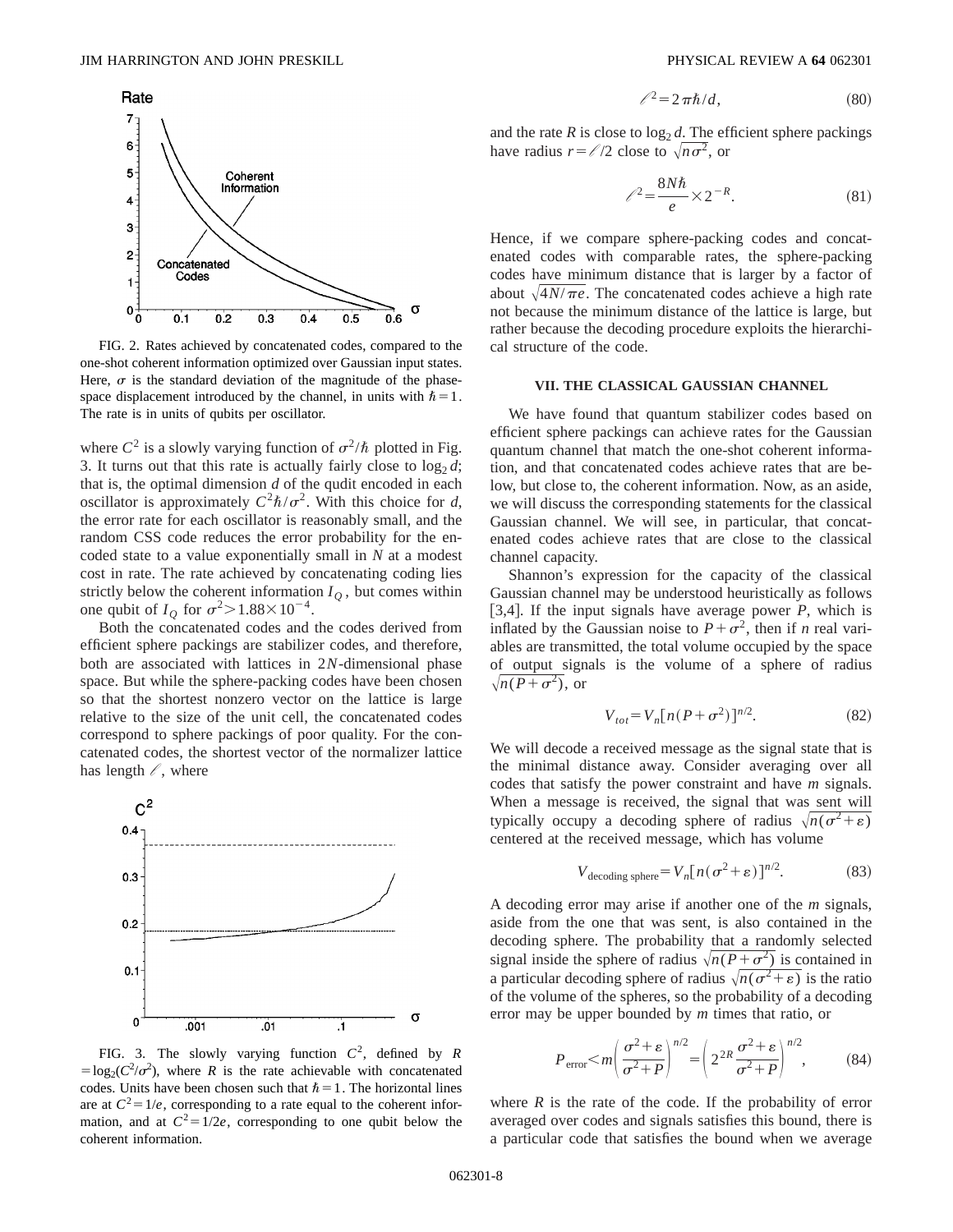only over signals. If  $P_{\text{error}} < \delta$  when we average over signals, then we can discard at most half of all the signals (reducing the rate by at most  $1/n$  bits) to obtain a new code with  $P_{\text{error}}$  < 2 $\delta$  for *all* signals. Since  $\varepsilon$  may be chosen arbitrarily small for sufficiently large  $n$ , we conclude that there exist codes with arbitrarily small probability of error and rate *R* arbitrarily close to

$$
C = \frac{1}{2} \log_2 \left( 1 + \frac{P}{\sigma^2} \right),\tag{85}
$$

which is the Shannon capacity. Conversely, for any rate exceeding *C*, the decoding spheres inevitably have nonnegligible overlaps, and the error rate cannot be arbitrarily small.

Suppose that, instead of Shannon's random coding, we use a lattice code based on an efficient packing of spheres. In this case, the power constraint may be imposed by including as signals all lattice sites that are contained in an *n*-dimensional ball of radius  $\sqrt{n}P$ , and the typical shifts by distance  $\sqrt{n\sigma^2}$  must be correctable. Thus, decoding spheres of radius  $\sqrt{n\sigma^2}$  are to be packed into a sphere of total radius  $\sqrt{n(P+\sigma^2)}$ . Suppose that the lattice is chosen so that nonoverlapping spheres centered at the lattice sites fill a fraction at least  $2^{-(n-1)}$  of the total volume; the existence of such a lattice is established by Minkowski's estimate  $[18,19]$ . Then the number *m* of signals satisfies

$$
mV_n(n\sigma^2)^{n/2} \ge 2^{-(n-1)}V_n[n(P+\sigma^2)]^{n/2},\qquad(86)
$$

or

$$
m \ge 2^{-n} \left( 1 + \frac{P}{\sigma^2} \right)^{n/2},\tag{87}
$$

corresponding to the rate

$$
R = \frac{1}{n} \log_2 m = \frac{1}{2} \log_2 \left( 1 + \frac{P}{\sigma^2} \right) - 1,\tag{88}
$$

which is one bit less than the Shannon capacity.

Much as in the discussion of quantum lattice codes in Sec. V, an improved estimate of the achievable rate is obtained if we allow the decoding spheres to overlap  $[20-23]$ . In fact, there are classical lattice codes with rate arbitrarily close to the capacity, such that the probability of error, *averaged* over signals, is arbitrarily small  $[23]$ . Unfortunately, though, because of the power constraint, the error probability depends on which signal is sent, and the trick of deleting the worst half of the signals would destroy the structure of the lattice. Alternatively, it may be shown that for any rate

$$
R < \frac{1}{2} \log_2(P/\sigma^2),\tag{89}
$$

there are lattice codes with maximal probability of error that is arbitrarily small  $[20]$ . This achievable rate approaches the capacity for large  $P/\sigma^2$ .

Now consider the rates that may be achieved for the Gaussian classical channel with concatenated coding. A  $d$ -state system (dit) is encoded in each of  $n$  real variables. If



FIG. 4. Rates for the Gaussian classical channel achievable with concatenated codes, compared to the Shannon capacity. Here,  $\sigma$  is the standard deviation of the displacement, in units with the power  $P=1$ . The rate is in units of bits per signal.

each real variable takes one of *d* possible values, with spacing  $2\Delta x$  between the signals, then a shift by  $\Delta x$  may be corrected. By replacing the sum over *d* values by an integral, which may be justified for large *d*, we find an average power per signal

$$
P \sim \frac{1}{2d\Delta x} \int_{-d\Delta x}^{d\Delta x} x^2 dx = \frac{1}{3} (d\Delta x)^2; \tag{90}
$$

thus, the largest correctable shift may be expressed in terms of the average power as

$$
\Delta x = \sqrt{3P}/d. \tag{91}
$$

For the Gaussian channel with mean zero and variance  $\sigma^2$ , the probability  $p$  of an error in each real variable transmitted is no larger than the probability of a shift by a distance exceeding  $\Delta x$ , or

$$
p \le \text{erfc}(\sqrt{3P/2d^2\sigma^2}),\tag{92}
$$

where erfc denotes the complementary error function.

We reduce the error probability further by encoding *k*  $\leq n$  dits in the block of *n* dits. Arguing as in Sec. VI, we see that a random code for dits achieves an asymptotic rate in bits given by

$$
R = (\log_2 d) [1 - H_d(p) - p \log_d(d - 1)].
$$
 (93)

Given  $\sigma^2$ , using the expression Eq. (92) for *p*, and choosing  $d$  to optimize the rate in Eq.  $(93)$ , we obtain a rate close to the Shannon capacity, as shown in Fig. 4. As for the concatenated quantum code, the rate of the concatenated classical code is close to  $\log_2 d$ , where  $d \sim C(\sigma^2)\sqrt{P/\sigma^2}$ , and  $C(\sigma^2)$ is a slowly varying function.

#### **VIII. CONCLUSIONS**

We have described quantum stabilizer codes, based on symplectically integral lattices in phase space, that protect quantum information carried by systems described by continuous quantum variables. With these codes, we may estab